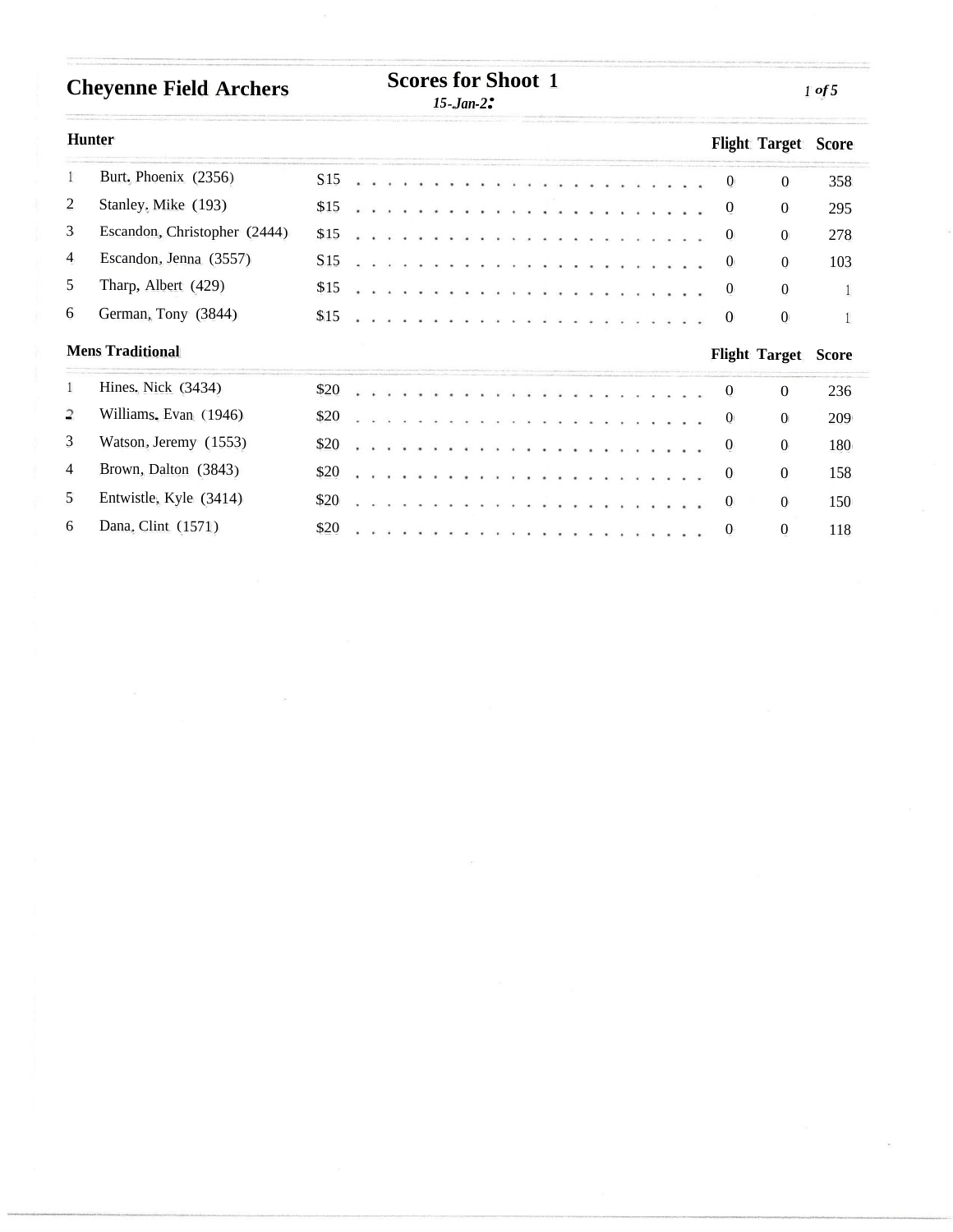| <b>Cheyenne Field Archers</b> | <b>Scores for Shoot 1</b><br>$15$ -Jan-22 |                 |                      |                 |  |  |  |  |                                                                                                                                                                                                                                                                                                                                                                                                                              |  |  |                      |  |                                                                                                                                                                                                                                    |  | <b>START START START</b> |            | $2$ of 5<br>$Cc$ gj $Sjcrgb$ |  |  |                  |                     |     |             |
|-------------------------------|-------------------------------------------|-----------------|----------------------|-----------------|--|--|--|--|------------------------------------------------------------------------------------------------------------------------------------------------------------------------------------------------------------------------------------------------------------------------------------------------------------------------------------------------------------------------------------------------------------------------------|--|--|----------------------|--|------------------------------------------------------------------------------------------------------------------------------------------------------------------------------------------------------------------------------------|--|--------------------------|------------|------------------------------|--|--|------------------|---------------------|-----|-------------|
|                               | Mens Open                                 |                 |                      |                 |  |  |  |  |                                                                                                                                                                                                                                                                                                                                                                                                                              |  |  |                      |  |                                                                                                                                                                                                                                    |  |                          |            |                              |  |  |                  | Flight Target Score |     |             |
| $\mathbf{1}$                  | Thiry, Beau (2550)                        | \$20            |                      |                 |  |  |  |  |                                                                                                                                                                                                                                                                                                                                                                                                                              |  |  |                      |  |                                                                                                                                                                                                                                    |  |                          |            |                              |  |  | $\mathbf{0}$     | $\boldsymbol{0}$    | 402 |             |
| $\overline{c}$                | Douglas, Keith (3140)                     | S <sub>20</sub> | $\ddot{\phantom{0}}$ |                 |  |  |  |  |                                                                                                                                                                                                                                                                                                                                                                                                                              |  |  |                      |  |                                                                                                                                                                                                                                    |  |                          |            |                              |  |  | $\boldsymbol{0}$ | $\boldsymbol{0}$    |     | 390 flfcNct |
| 3                             | Nielsen, Justus (3527)                    | \$20            | à.                   |                 |  |  |  |  | $\cdot$ $\cdot$ $\cdot$ $\cdot$                                                                                                                                                                                                                                                                                                                                                                                              |  |  |                      |  |                                                                                                                                                                                                                                    |  |                          |            |                              |  |  | $\boldsymbol{0}$ | $\mathbf{0}$        | 388 |             |
| $\overline{4}$                | Strode, Billy (3687)                      | \$20            |                      |                 |  |  |  |  | $\cdot$ $\cdot$ $\cdot$                                                                                                                                                                                                                                                                                                                                                                                                      |  |  |                      |  |                                                                                                                                                                                                                                    |  |                          |            |                              |  |  | $\boldsymbol{0}$ | $\mathbf{0}$        | 387 |             |
| 5                             | Blundell, Jerami (1422)                   | \$20            |                      |                 |  |  |  |  |                                                                                                                                                                                                                                                                                                                                                                                                                              |  |  |                      |  |                                                                                                                                                                                                                                    |  |                          |            |                              |  |  | $\bf{0}$         | $\mathbf{0}$        | 386 |             |
| 6                             | Turner, Tim (2685)                        | \$20            |                      |                 |  |  |  |  | .                                                                                                                                                                                                                                                                                                                                                                                                                            |  |  | $\bullet$            |  |                                                                                                                                                                                                                                    |  |                          |            |                              |  |  | $\boldsymbol{0}$ | $\mathbf{0}$        | 383 |             |
| 7                             | Armstrong, Chad (3357)                    | \$20            |                      |                 |  |  |  |  | $\mathbf{v} = \mathbf{v} + \mathbf{v} + \mathbf{v} + \mathbf{v} + \mathbf{v} + \mathbf{v} + \mathbf{v} + \mathbf{v} + \mathbf{v} + \mathbf{v} + \mathbf{v} + \mathbf{v} + \mathbf{v} + \mathbf{v} + \mathbf{v} + \mathbf{v} + \mathbf{v} + \mathbf{v} + \mathbf{v} + \mathbf{v} + \mathbf{v} + \mathbf{v} + \mathbf{v} + \mathbf{v} + \mathbf{v} + \mathbf{v} + \mathbf{v} + \mathbf{v} + \mathbf{v} + \mathbf{v} + \mathbf$ |  |  |                      |  |                                                                                                                                                                                                                                    |  |                          |            |                              |  |  | $\mathbf 0$      | $\mathbf{0}$        | 382 |             |
| 8                             | Martin, Chad (3839)                       | \$20            |                      |                 |  |  |  |  | .                                                                                                                                                                                                                                                                                                                                                                                                                            |  |  |                      |  | <b><i><u>A. A. A. A. A. A. A. A.</u></i></b>                                                                                                                                                                                       |  |                          |            |                              |  |  | $\boldsymbol{0}$ | $\mathbf{0}$        | 380 |             |
| 9                             | Griffin, Travis (3376)                    | \$20            |                      |                 |  |  |  |  | $\begin{array}{cccccccccccccc} \bullet & \bullet & \bullet & \bullet & \bullet & \bullet & \bullet & \bullet \end{array}$                                                                                                                                                                                                                                                                                                    |  |  |                      |  |                                                                                                                                                                                                                                    |  |                          |            |                              |  |  | $\boldsymbol{0}$ | $\mathbf{0}$        | 374 |             |
| 10                            | Merry, Robert (3513)                      | \$20            |                      | $\sim$          |  |  |  |  | $\cdots$                                                                                                                                                                                                                                                                                                                                                                                                                     |  |  |                      |  |                                                                                                                                                                                                                                    |  |                          |            |                              |  |  | $\boldsymbol{0}$ | $\boldsymbol{0}$    | 373 |             |
| 11                            | Anderson, Tyler (3361)                    | \$20            |                      | $\cdot$ $\cdot$ |  |  |  |  | . <i>.</i>                                                                                                                                                                                                                                                                                                                                                                                                                   |  |  | $\bullet$            |  |                                                                                                                                                                                                                                    |  |                          |            |                              |  |  | $\bf{0}$         | $\mathbf{0}$        | 372 |             |
| 12                            | Tarbett, Jordan (704)                     | \$20            |                      |                 |  |  |  |  |                                                                                                                                                                                                                                                                                                                                                                                                                              |  |  |                      |  |                                                                                                                                                                                                                                    |  |                          |            |                              |  |  | $\bf{0}$         | $\boldsymbol{0}$    | 371 |             |
| 13                            | Pacheco, Dorian (1418)                    | \$20            |                      |                 |  |  |  |  | $\cdots$                                                                                                                                                                                                                                                                                                                                                                                                                     |  |  |                      |  | m.                                                                                                                                                                                                                                 |  |                          | $\cdots$   |                              |  |  | $\boldsymbol{0}$ | $\boldsymbol{0}$    | 368 |             |
| 14                            | Pacheco, Carl (81)                        | \$20            |                      | $\sim$          |  |  |  |  | .                                                                                                                                                                                                                                                                                                                                                                                                                            |  |  |                      |  | $\ddots$                                                                                                                                                                                                                           |  |                          | $\sim$     | S.                           |  |  | $\boldsymbol{0}$ | $\boldsymbol{0}$    | 348 |             |
| 15                            | Conroy, Lane (3296)                       | \$20            |                      |                 |  |  |  |  | $\cdots$                                                                                                                                                                                                                                                                                                                                                                                                                     |  |  |                      |  |                                                                                                                                                                                                                                    |  |                          |            |                              |  |  | $\bf{0}$         | $\overline{0}$      | 346 |             |
| 16                            | Kimball, Nathan (3249)                    | \$20            |                      |                 |  |  |  |  | .                                                                                                                                                                                                                                                                                                                                                                                                                            |  |  |                      |  |                                                                                                                                                                                                                                    |  |                          | . <i>.</i> |                              |  |  | $\boldsymbol{0}$ | $\mathbf{0}$        | 343 |             |
| 17                            | Fisher, Eric (3457)                       | \$20            |                      |                 |  |  |  |  | .                                                                                                                                                                                                                                                                                                                                                                                                                            |  |  |                      |  |                                                                                                                                                                                                                                    |  |                          | .          |                              |  |  | $\boldsymbol{0}$ | $\mathbf{0}$        | 343 |             |
| 18                            | Pell, Jason (3525)                        | \$20            |                      |                 |  |  |  |  | .                                                                                                                                                                                                                                                                                                                                                                                                                            |  |  |                      |  | $\mathcal{A}$ , where the contract of the contract of the contract of the contract of the contract of the contract of the contract of the contract of the contract of the contract of the contract of the contract of the contract |  |                          |            |                              |  |  | $\boldsymbol{0}$ | $\mathbf{0}$        | 338 |             |
| 19                            | Castro, Anthony (3257)                    | \$20            |                      |                 |  |  |  |  |                                                                                                                                                                                                                                                                                                                                                                                                                              |  |  | . <i>.</i>           |  |                                                                                                                                                                                                                                    |  |                          |            |                              |  |  | $\boldsymbol{0}$ | $\overline{0}$      | 326 |             |
| 20                            | Hoover, Kristopher (417)                  | \$20            |                      |                 |  |  |  |  | .                                                                                                                                                                                                                                                                                                                                                                                                                            |  |  | $\ddot{\phantom{1}}$ |  |                                                                                                                                                                                                                                    |  |                          |            |                              |  |  | $\boldsymbol{0}$ | $\overline{0}$      | 321 |             |
| 21                            | Kirk, Tyler (2769)                        | \$20            |                      |                 |  |  |  |  |                                                                                                                                                                                                                                                                                                                                                                                                                              |  |  |                      |  |                                                                                                                                                                                                                                    |  |                          | $\cdots$   |                              |  |  | $\boldsymbol{0}$ | $\mathbf{0}$        | 319 |             |
| 22                            | Tharp, A.J (1420)                         | \$20            |                      |                 |  |  |  |  |                                                                                                                                                                                                                                                                                                                                                                                                                              |  |  |                      |  |                                                                                                                                                                                                                                    |  |                          |            |                              |  |  | $\mathbf{0}$     | $\mathbf{0}$        | 274 |             |

 $\mathcal{A}$  .

 $\mathbb{R}^{N}$  . <br> <br> :  $\mathbb{R}^{N}$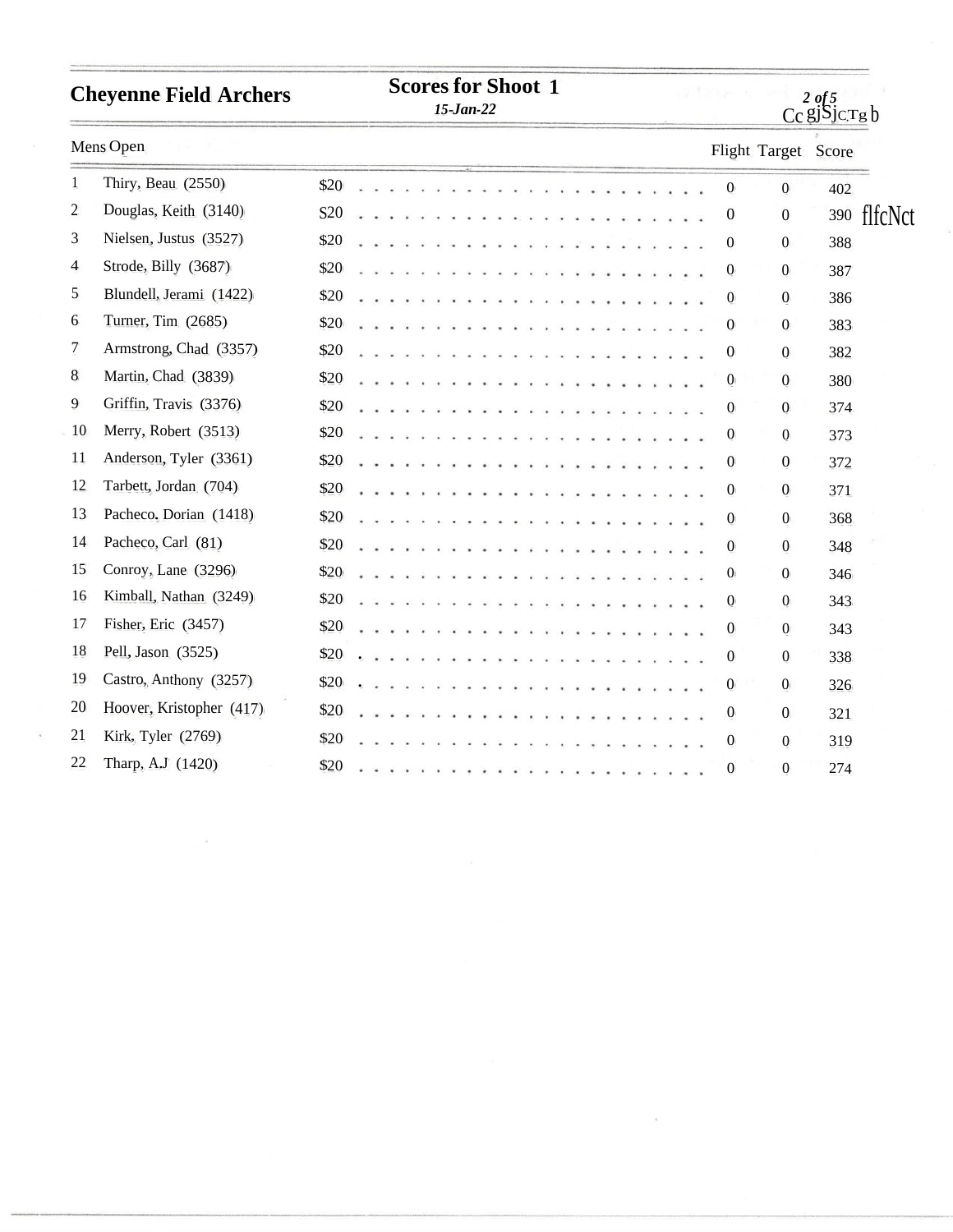| <b>Cheyenne Field Archers</b> | <b>SCOLES IQL SHOOL</b> |  |
|-------------------------------|-------------------------|--|
|                               |                         |  |

**Scores for Shoot 1**

*15-Jan-22*

**Mens Bowhunter Flight Target Score** 1 Steele, Gavin (2662) 2 Baldwin, Brad (674) 3 Westers, James (3211) <sup>4</sup> Ellis, Cooper (3096) 5 House, Chris (3399) <sup>6</sup> Armstrong, Dane (3696) 7 Badgley, Kyle (822) 8 Schmid, Jeff (3463) 9 Baldwin, Ethan (1667) 10 Gilbert, Jeremy (3836) 11 Epler, Chris (2160) 12 Patzer, David (2130) 13 Black, Paul (2771) 14 Curless, Matt (2612) 15 Evans, Jerod (3547) 16 Vickery, Timothy (3662) 17 Delgado, Alberto (3846) 18 Goble, Ben (2311) 19 Heaton, Rick (3212) \$20 0 0 400 \$20 0 0 390  $$20$  0 385  $$20$  0 0 383 \$20 0 0 376  $$20$  0 0 375 \$20 0 0 365 \$20 0 0 362 \$20 0 0 359  $$20$  0 0 349 \$20 0 0 333 \$20 0 0 328 \$20 0 0 366 \$20 0 0 316  $$20$  0 0 307 \$20 0 0 304 \$20 0 0 292 \$20 0 0 287 \$20 0 0 268 **Mens Senior Open (Ages <sup>50</sup>+) Flight Target Score** 1 Conrad, Dan (275) 2 Emerson, George (3710) 3 Hoover, Michael (604) 4 McAffee, Todd (2633) 5 Espelage, Lawrence (3730) \$20 0 0 388 \$20 0 0 345  $$20$  0 0 335 \$20 0 0 334  $$20$  0 0 316 **Mens Senior Traditional (Ages <sup>50</sup>+) Flight Target Score** 1 Goble, Jeff (2309) 2 Brown, Mitch (3558) \$20 0 0 247 \$20 0 0 197 **Womens Traditional Flight Target Score** 1 Stafford, Danielle (3006) \$20 0 0 129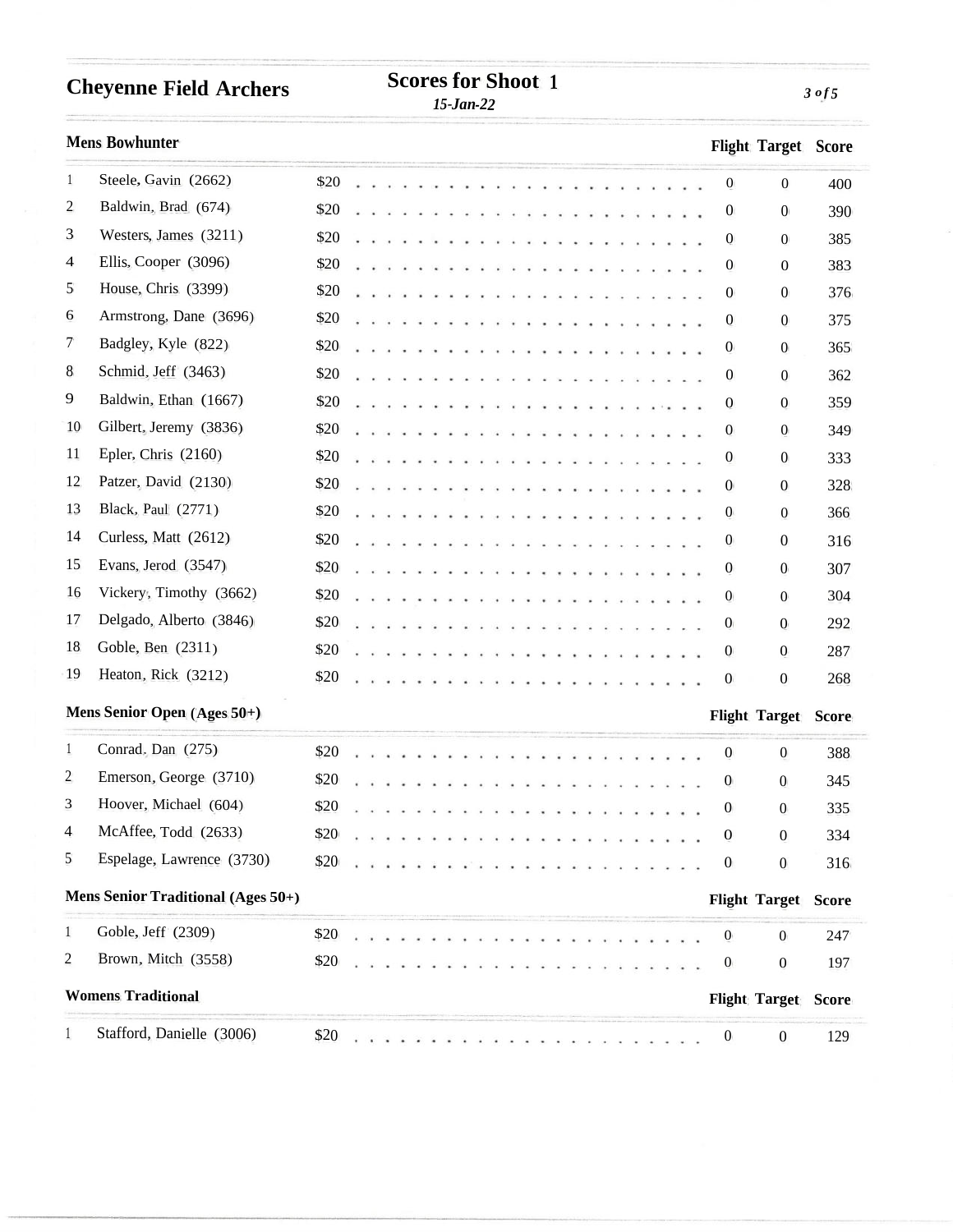|                | <b>Cheyenne Field Archers</b>         | <b>Scores for Shoot 1</b><br>$15$ -Jan- $22$ |  |  |  |                                 |  |  |  |  |  |  |  |  |  |  |  |  | $4$ of $5$ |  |  |                  |                            |              |
|----------------|---------------------------------------|----------------------------------------------|--|--|--|---------------------------------|--|--|--|--|--|--|--|--|--|--|--|--|------------|--|--|------------------|----------------------------|--------------|
|                | <b>Womens Open</b>                    |                                              |  |  |  |                                 |  |  |  |  |  |  |  |  |  |  |  |  |            |  |  |                  | Flight Target Score        |              |
| 1              | Ketterling, Kayla (2374)              | \$20                                         |  |  |  |                                 |  |  |  |  |  |  |  |  |  |  |  |  |            |  |  | $\mathbf{0}$     | $\mathbf{0}$               | 393          |
| 2              | McConnell, Beth (2229)                | \$20                                         |  |  |  |                                 |  |  |  |  |  |  |  |  |  |  |  |  |            |  |  | $\mathbf{0}$     | $\theta$                   | 385          |
| 3              | Westers, Lynn (3360)                  | \$20                                         |  |  |  |                                 |  |  |  |  |  |  |  |  |  |  |  |  |            |  |  | $\mathbf{0}$     | $\overline{0}$             | 375          |
| 4              | Cheadle, Erica (3354)                 | \$20                                         |  |  |  |                                 |  |  |  |  |  |  |  |  |  |  |  |  |            |  |  | $\theta$         | $\theta$                   | 367          |
| 5              | Bonella, Keanna (3571)                | \$20                                         |  |  |  |                                 |  |  |  |  |  |  |  |  |  |  |  |  |            |  |  | $\theta$         | $\theta$                   | 364          |
| 6              | Smith, Abbey (3694)                   | \$20                                         |  |  |  |                                 |  |  |  |  |  |  |  |  |  |  |  |  |            |  |  | $\bf{0}$         | $\mathbf{0}$               | 333          |
|                | <b>Womens Bowhunter</b>               |                                              |  |  |  |                                 |  |  |  |  |  |  |  |  |  |  |  |  |            |  |  |                  | <b>Flight Target</b>       | <b>Score</b> |
| $\mathbf{1}$   | Kimball, Caitlin (3250)               | \$20                                         |  |  |  |                                 |  |  |  |  |  |  |  |  |  |  |  |  |            |  |  | $\mathbf{0}$     | $\overline{0}$             | 368          |
| 2              | Gracey, Toni (3214)                   | \$20                                         |  |  |  |                                 |  |  |  |  |  |  |  |  |  |  |  |  |            |  |  | $\theta$         | $\theta$                   | 351          |
| 3              | Ocheskey, Jennifer (3721)             | \$20                                         |  |  |  |                                 |  |  |  |  |  |  |  |  |  |  |  |  |            |  |  | $\mathbf{0}$     | $\mathbf{0}$               | 295          |
| 4              | Goers, Jama (3835)                    | \$20                                         |  |  |  |                                 |  |  |  |  |  |  |  |  |  |  |  |  |            |  |  | $\boldsymbol{0}$ | $\mathbf{0}$               | 289          |
| 5              | Wilson, Michelle (2358)               | \$20                                         |  |  |  |                                 |  |  |  |  |  |  |  |  |  |  |  |  |            |  |  | $\theta$         | 0                          | 285          |
| 6              | Miller, Breanna (2844)                | \$20                                         |  |  |  |                                 |  |  |  |  |  |  |  |  |  |  |  |  |            |  |  | $\boldsymbol{0}$ | $\mathbf{0}$               | 259          |
|                | Young Adult Bowhunter (Ages 15-17)    |                                              |  |  |  |                                 |  |  |  |  |  |  |  |  |  |  |  |  |            |  |  |                  | <b>Flight Target Score</b> |              |
| $\mathbf{1}$   | Bohannon, Cash (3398)                 | \$20                                         |  |  |  |                                 |  |  |  |  |  |  |  |  |  |  |  |  |            |  |  | $\bf{0}$         | $\mathbf{0}$               | 310          |
| 2              | Evans. Dalton (3548)                  | \$20                                         |  |  |  |                                 |  |  |  |  |  |  |  |  |  |  |  |  |            |  |  | $\bf{0}$         | $\mathbf{0}$               | 284          |
|                | <b>Youth Traditional (Ages 12-14)</b> |                                              |  |  |  |                                 |  |  |  |  |  |  |  |  |  |  |  |  |            |  |  |                  | <b>Flight Target Score</b> |              |
|                | Watson, Madi (3022)                   | \$10                                         |  |  |  |                                 |  |  |  |  |  |  |  |  |  |  |  |  |            |  |  | $\mathbf{0}$     | $\boldsymbol{0}$           | 51           |
|                | Youth Bowhunter (Ages 12-14)          |                                              |  |  |  |                                 |  |  |  |  |  |  |  |  |  |  |  |  |            |  |  |                  | <b>Flight Target Score</b> |              |
| $\mathbf{1}$   | Ocheskey, Jadeyn (3591)               | \$10                                         |  |  |  |                                 |  |  |  |  |  |  |  |  |  |  |  |  |            |  |  | $\boldsymbol{0}$ | $\bf{0}$                   | 343          |
| $\overline{c}$ | Newberry, Kiley (3294)                | \$10                                         |  |  |  | <b>************************</b> |  |  |  |  |  |  |  |  |  |  |  |  |            |  |  | $\mathbf{0}$     | $\boldsymbol{0}$           | 285          |
| 3              | Bonifer, Cade (3100)                  | \$10                                         |  |  |  |                                 |  |  |  |  |  |  |  |  |  |  |  |  |            |  |  | $\boldsymbol{0}$ | $\mathbf{0}$               | 279          |
| 4              | Stanley, Rae (3832)                   |                                              |  |  |  |                                 |  |  |  |  |  |  |  |  |  |  |  |  |            |  |  | $\bf{0}$         | $\mathbf{0}$               | 279          |
| 5              | Curless, Makayla (3579)               | \$10                                         |  |  |  |                                 |  |  |  |  |  |  |  |  |  |  |  |  |            |  |  | $\mathbf{0}$     | $\boldsymbol{0}$           | 278          |
|                | <b>Cub Traditional (Ages &lt;12)</b>  |                                              |  |  |  |                                 |  |  |  |  |  |  |  |  |  |  |  |  |            |  |  |                  | <b>Flight Target</b>       | <b>Score</b> |
| $\mathbf{1}$   | Watson, Marshall (3378)               |                                              |  |  |  |                                 |  |  |  |  |  |  |  |  |  |  |  |  |            |  |  | $\boldsymbol{0}$ | $\bf{0}$                   | 121          |
|                | Cub Open $(Ages < 12)$                |                                              |  |  |  |                                 |  |  |  |  |  |  |  |  |  |  |  |  |            |  |  |                  | <b>Flight Target Score</b> |              |
|                | Turner. Kinzley (3415)                | \$5                                          |  |  |  |                                 |  |  |  |  |  |  |  |  |  |  |  |  |            |  |  | $\bf{0}$         | $\bf{0}$                   | 281          |